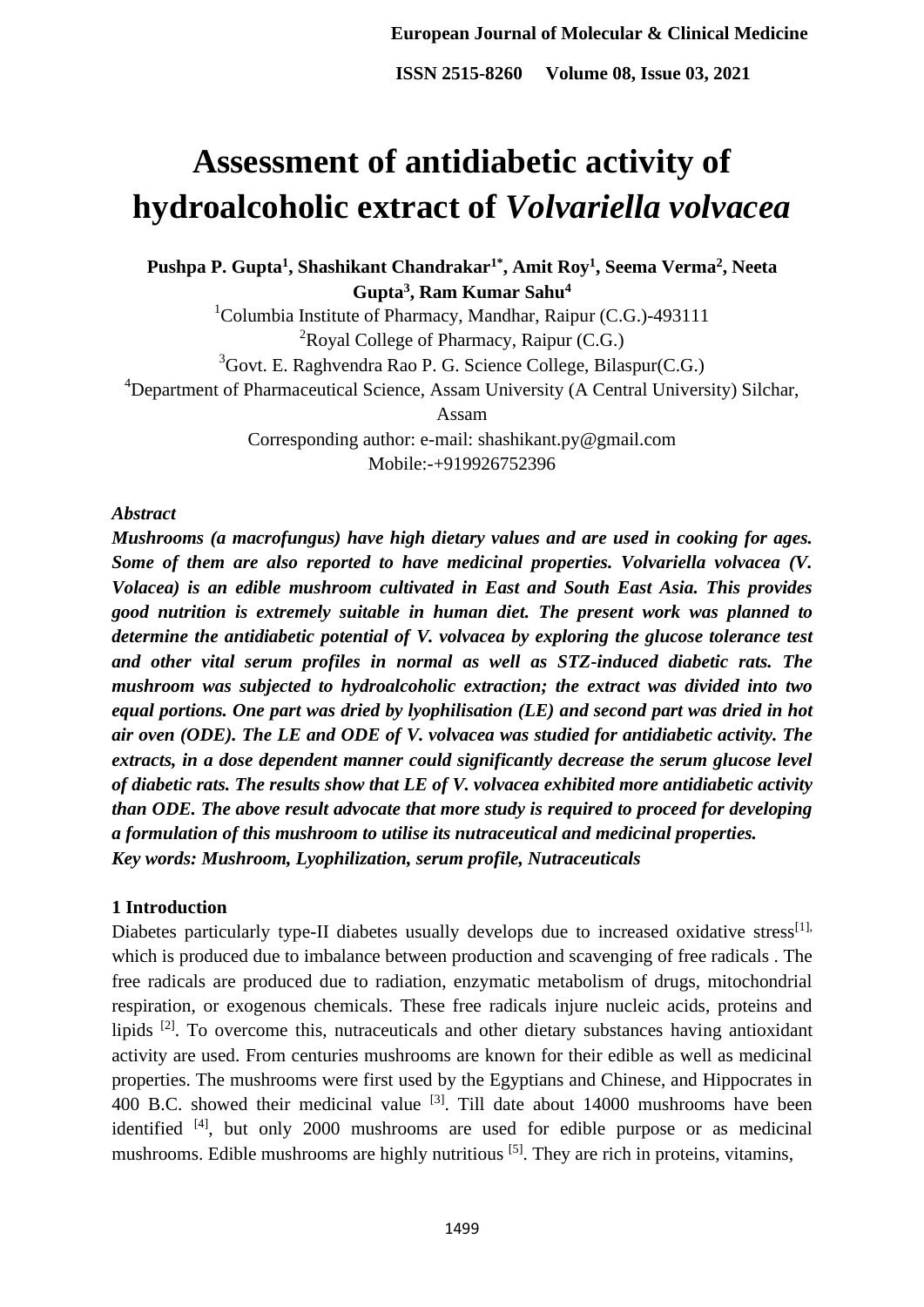#### **European Journal of Molecular & Clinical Medicine**

**ISSN 2515-8260 Volume 08, Issue 03, 2021**

minerals, and fibres and they do not contain cholesterol [6]. Many studies have reported mushrooms contain an enormous amount of secondary metabolites having antioxidant activity.

*V. volvacea* is an edible mushroom species that has high amount of polypeptides, terpenes and steroids <sup>[7]</sup>. It also contains phenolic phytoconstituents namely tannins, phenolic acids, and flavonoids. Presences of these compounds contribute to high antioxidant capability <sup>[8]</sup>. Ames *et al.* (1993) reported that antioxidant action of *V. volvacea* safeguards against the risks of chronic angiogenic ailments for instance cardiovascular diseases, cancer, inflammation as well as arthritis <sup>[9]</sup>. Ram kumar *et al.* (2012) also has shown the presence of appreciable levels of antioxidants. They have also mentioned the presence of glutathione peroxidase, superoxide dismutase, glutathione-S-transferase catalase, peroxidase, and glutathione reductase in dried mushroom and even in mycelial mats [10].

## **2 Materials and methods**

## 2.1 Collection and identification of mushroom

The spawn of *V. volvacea* was acquired from Mushroom Research Centre, Department of Plant Pathology, Indira Gandhi Krishi Vishwavidyalaya, Raipur, Chhattisgarh, India. It was then cultivated in Institutional Columbia Mushroom Centre, under the expert guidance of scientist from Indira Gandhi Krishi Vishwavidyalaya, Raipur and Chhattisgarh Council of Science and Technology, Raipur, Chhattisgarh, India.

## 2.2 Preparation of mushroom sample

Both the mushrooms were washed to remove dirt and adhering materials. They were subjected to sun drying to dry the increase in moisture due to washing. Thereafter they were dried under shade till free from moisture. Mushroom species were ground separately to get coarse powder. Thereafter they were stored separately in labelled air tight container for further use.

#### 2.3 Extraction procedure

The prepared sample of mushroom was extracted with different solvent as shown in above figure (Figure no. 1).

#### 2.3.1 Extraction with Petroleum ether

Powdered drug was macerated with petroleum ether for seven days. This solution was kept on orbital shaker for six hours every day to enhance extraction. The resulting petroleum ether extract was filtered, and the extract was dried in water bath. Marc obtained was dried and then it was kept for extraction with other solvents. The petroleum ether extracts of both the mushrooms was kept for further experimental work in refrigerator.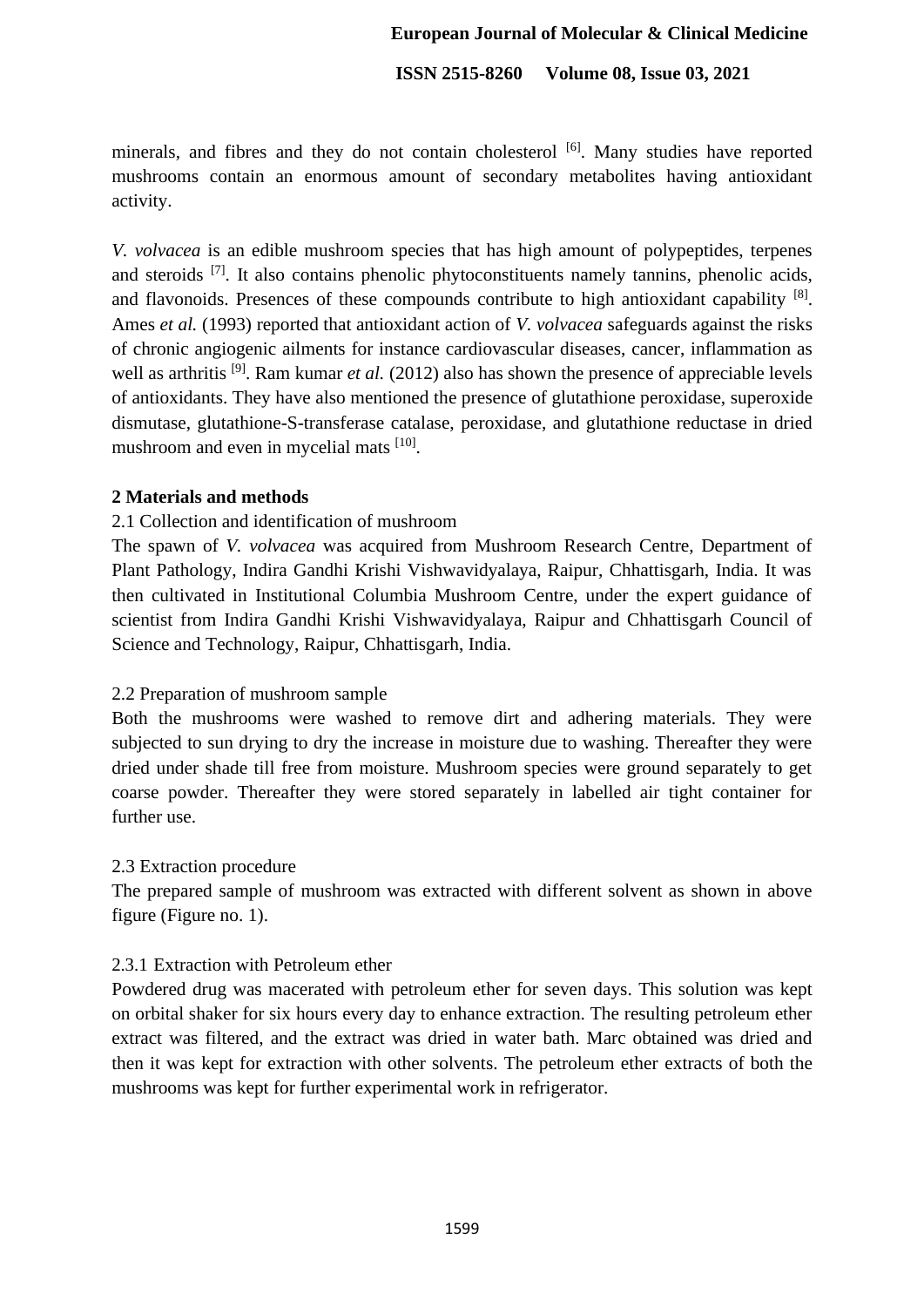# 2.3.2 Extraction with hydroalcoholic solvent

The marc was further extracted with hydroalcoholic solution (70:30). For this the mark was immersed in the solution and was macerated for 7 days and during this time it was kept on orbital shaker to enhance the extraction process. Thereafter it was filtered and the marc was discarded [11].

## 2.3.3 Drying of hydroalcoholic extract

The hydroalcoholic extract was divided into two equal parts. One part was subjected to lyophilisation at -20ºC.The second portion was dried in tray dryer at 50ºC constant temperature and weighed periodically till a constant weight was observed. The lyophilized extract (LE) and the dried extract (ODE) were stored in refrigerator in air tight container for additional experimental work.

## 2.4 *In vivo* study

The streptozotocin- nicotnamide induced diabetic rats model was used to assess the antidiabetic potential of LE and ODE of *V. volvacea.* Male Wistar rats weighing ranged from 150 to 230 gm were used for the study. Seven groups were made and each group contained six rats. Each group was kept separately in polyacrylic cages (38 x 23 x 10 cm). The rats were maintained under standard laboratory conditions (temperature  $25 \pm 2$ °C) with dark/ light cycle (14 /10 h). They were given with standard dry pellet diet and water ad libitum. The rats were allowed to get accustomed to laboratory conditions for 10 days before beginning the experiment. All testing were approved by the institutional ethical committee and experiments were done as per its guidelines.

## 2.4.1 Initiation of non-insulin dependent diabetes mellitus (NIDDM)

The rats were fasted for overnight. A single dose of streptozotocin was administered intraperitonally to induce NIDDM, at a dose of 60 mg/kg. This was done 15 minutes after nicotinamide administration (120 mg/kg i.p.). Nicotinamide was dissolved in normal saline and STZ was dissolved in citrate buffer at a pH of 4.5. The glucose level in plasma was measured after 72 hours and then on 7th day. The level of glucose measurement confirmed initiation of hyperglycemia. The entry value of fasting plasma glucose level was >126mg/dl for diagnosis of diabetes. Only those that showed permanent NIIDM were used for the study [12, 13] .

2.4.2 Experimental design The animals were separated into seven groups. The group size was six  $(n = 6)$ . Group I- The non diabetic normal control Group II – The Diabetic control Group III- In this group rats were given standard drug Glibenclamide (0.5 mg/kg) Group IV- In this group rats were given LE (200 mg/kg); Group V- In this group rats were given LE (400 mg/kg); and Group VI- In this group rats were given ODE (200 mg/kg); and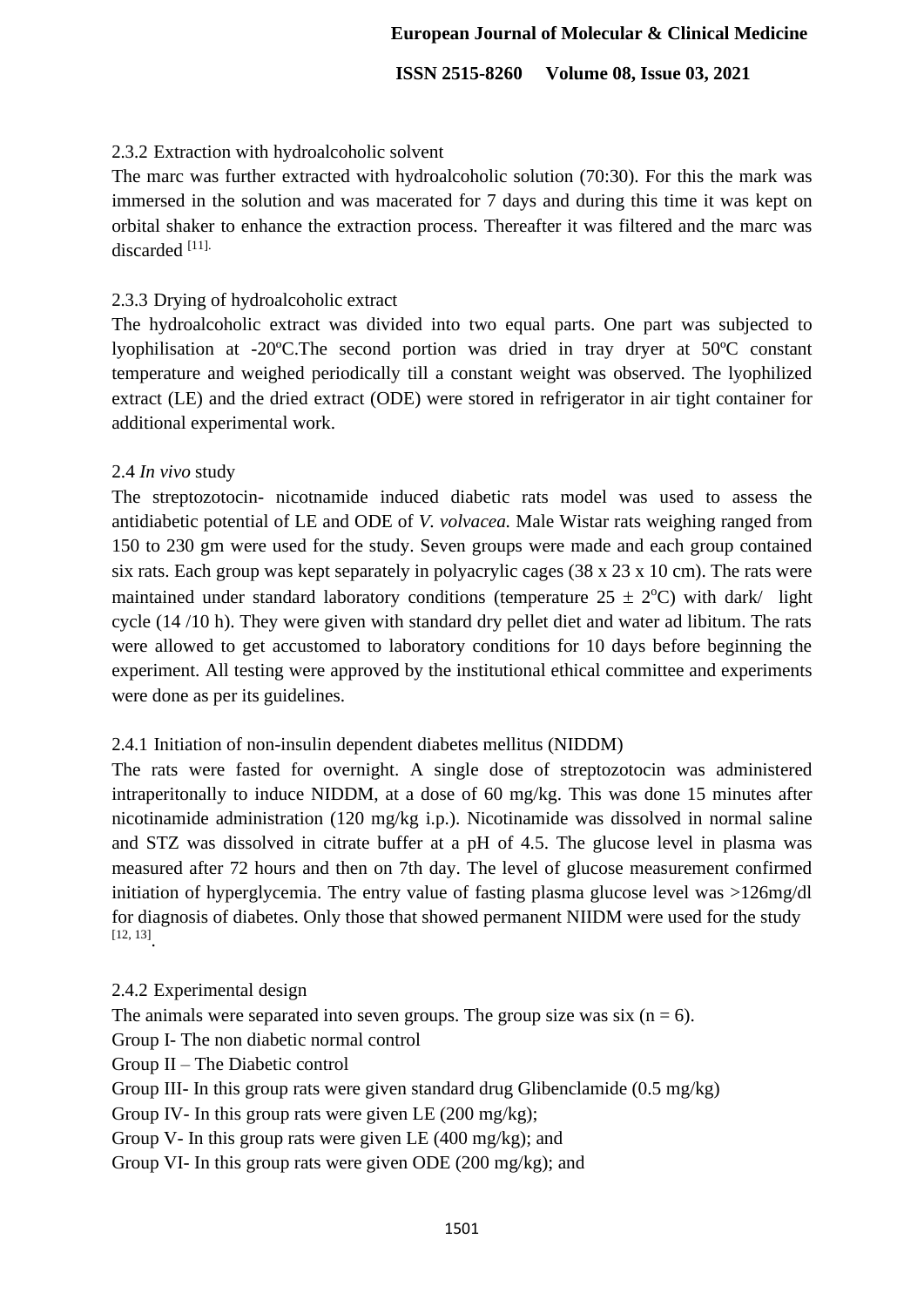Group VII - In this group rats were given ODE (400 mg/kg) for 28 days.

On 0, 7th, 14th and 28th days of administering the extract, the fasting glucose levels were determined. During the experimental tenure, weight of rats was measured every day and mean change was calculated.

## 2.4.3 Estimation of insulin level

After 28th days of treatment of LE and ODE blood samples were withdrawn to determine insulin levels. Serum insulin was calculated using a GLAZYME INSULIN-EIA TEST.

# 2.4.4 Estimation of biochemical parameters

The rats were sacrificed by cervical dislocation on 28<sup>th</sup> day for determining various biochemical parameters. The glucose oxidase method was used for the determination of total cholesterol, triglycerides (TGL), high-density lipoprotein (HDL) and low-density lipoprotein (LDL). Triglycerides and cholesterol kit (Minias Globe Diagnostic kit) was used for the analysis of sample by using semi auto-analyzer.

The serum samples from all the groups were also subjected for the study of aspartate aminotransferase (AST), serum alkaline phosphatase (ALP), serum alanine aminotransferase (ALT), lactate dehydrogenase (LDH), urea and creatinine levels with kits purchased from Crest Biosystems (India)<sup>[14,15]</sup>.

# 2.4.5 Statistical analysis

The results are expressed as mean  $\pm$  SEM of six independent experiments. Statistical significance between the groups was evaluated first by one-way analysis of variance (ANOVA) and then by Dunet's test. A  $P < 0.05$  value was considered as statistically significant.

## **3 Results and Discussions**

# Antidiabetic activity of *V. volvacea*

# 3.1 Effect of LE and ODE of *V. volvacea* on hyperglycemia

The effect of LE and ODE of *V. volvacea* and glibenclamide on serum glucose levels in different groups of rats is presented in Table 1. The blood glucose level of diabetic rat significantly increased compared to normal rats. The rats treated with LE and ODE at two different doses (200 mg/kg and 400 mg/kg) to STZ-induced diabetic rats exhibited significant reduction of blood glucose level. The maximum decrease in blood glucose in rats was observed on 28th day. The blood glucose level of LE at the dose 200 mg/kg and 400 mg/kg group was found to be  $99.18\pm3.57$  mg/dl and  $73.65\pm5.92$  mg/dl, respectively at the end of study. While ODE treated rats at the dose of 200 mg/kg and 400 mg/kg exhibited 105.32±3.47 mg/dl and 89.71±2.61 mg/dl blood glucose level, respectively.

# 3.2 Effect of LE and ODE of *V. volvacea* on lipid profile

The LE and ODE of *V. volvacea* (200 mg/kg and 400 mg/kg) considerably decreased the levels of cholesterol, triglycerides and LDL in diabetic rats in comparison to the diabetic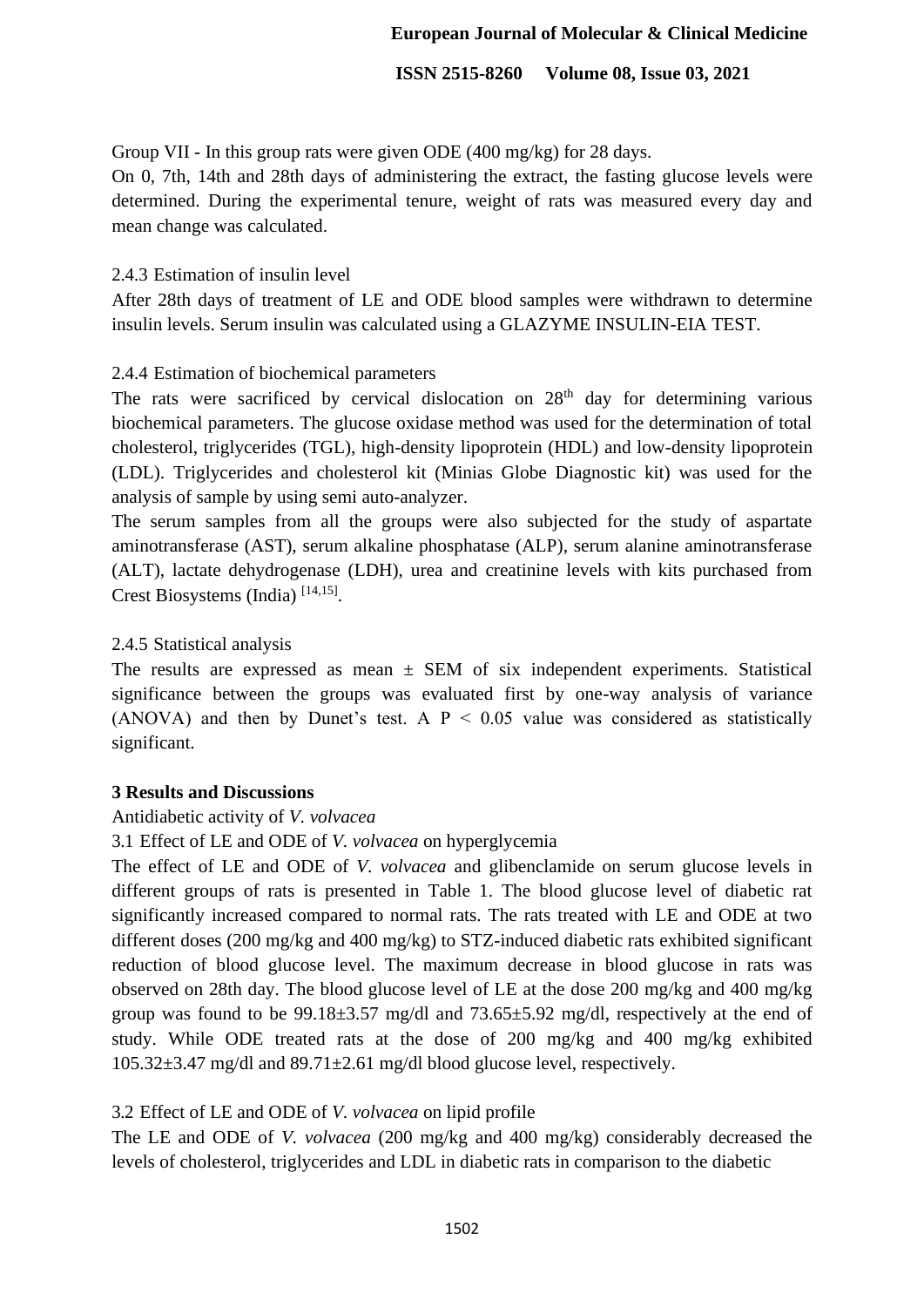control group (Table 2). Consequently, the HDL significantly increased in groups treated with extracts and standard in comparison to diabetic control group.

## 3.3 Effect of LE and ODE of *V. volvacea* on body weight

The body weight of rats of diabetic control group decreased drastically on induction of diabetes. The extract and glibenclamide treated rats were found to gain body weight in comparison to diabetic control group as shown in Table 3.

# 3.4 Effect of LE and ODE of *V. volvacea* on serum insulin levels

The decrease in serum insulin level indicates hyperglycemia in rats. The STZ-induced diabetic rats exhibited maximum decrease in serum insulin levels on 28th day. The administrations of LE, ODE and Glibenclamide to diabetic rats for 28th day resulted in significant increase in serum insulin levels. (Table 4)

# 3.5 Effect of LE and ODE of *V. volvacea* on liver and renal serum biomarkers

The increased level of AST, ALT, ALP, LDH, urea and Creatinine in serum of diabetic rats indicates abnormal function of liver and kidney. The AST, ALT, ALP, LDH, urea and Creatinine in serum were increased significantly in diabetic control group compared to normal control group. Consequently, administration of LE, ODE and Glibenclamide to diabetic rats resulted in significant decrease in biochemical parameters, representing improvement in liver and kidney function. (Table 5)

Studies for anti-diabetic activity of *V. volvacea* showed that blood glucose level of LE at dose of 200 mg/kg and 400 mg/kg group was found to be 99.18±3.57 mg/dl and 73.65±5.92 mg/dl, respectively at the end of study. While ODE treated rats at the dose of 200 mg/kg and 400 mg/kg exhibited 105.32±3.47 mg/dl and 89.71±2.61 mg/dl blood glucose level, respectively. The levels of cholesterol, triglycerides and LDL in diabetic rats were significantly lowered in LE and ODE of *V. volvacea* (200 mg/kg and 400 mg/kg) treated group compared to diabetic control group. In diabetic control group body weight significantly deceased. When compared to diabetic control group, extract and glibenclamide treated rats were found to gain body weight. Serum insulin levels of rats were decreases in STZ-induced diabetic rats on 28th day where as significant increase in serum insulin level was observed on administrations of LE, ODE and Glibenclamide to diabetic rats. The abnormal function of liver and kidney was determined by increased level of AST, ALT, ALP, LDH, urea and creatinine in serum. On comparing the normal control group LDH, ALP. AST, ALT, urea and Creatinine in serum increased appreciably in diabetic control group. As a result, administration of Glibenclamide, LE and ODE to diabetic rats resulted in noteworthy decrease in biochemical parameters, show that there was improvement in liver and kidney function.

# **4 Conclusion**

In present study *V. volvacea,* an edible mushroom of Chhattisgarh was selected. The findings of this study showed that Lyophilized extract (LE) of *V. volvacea* significantly reduced blood glucose level in diabetic rats when compared to diabetic control group. Similarly in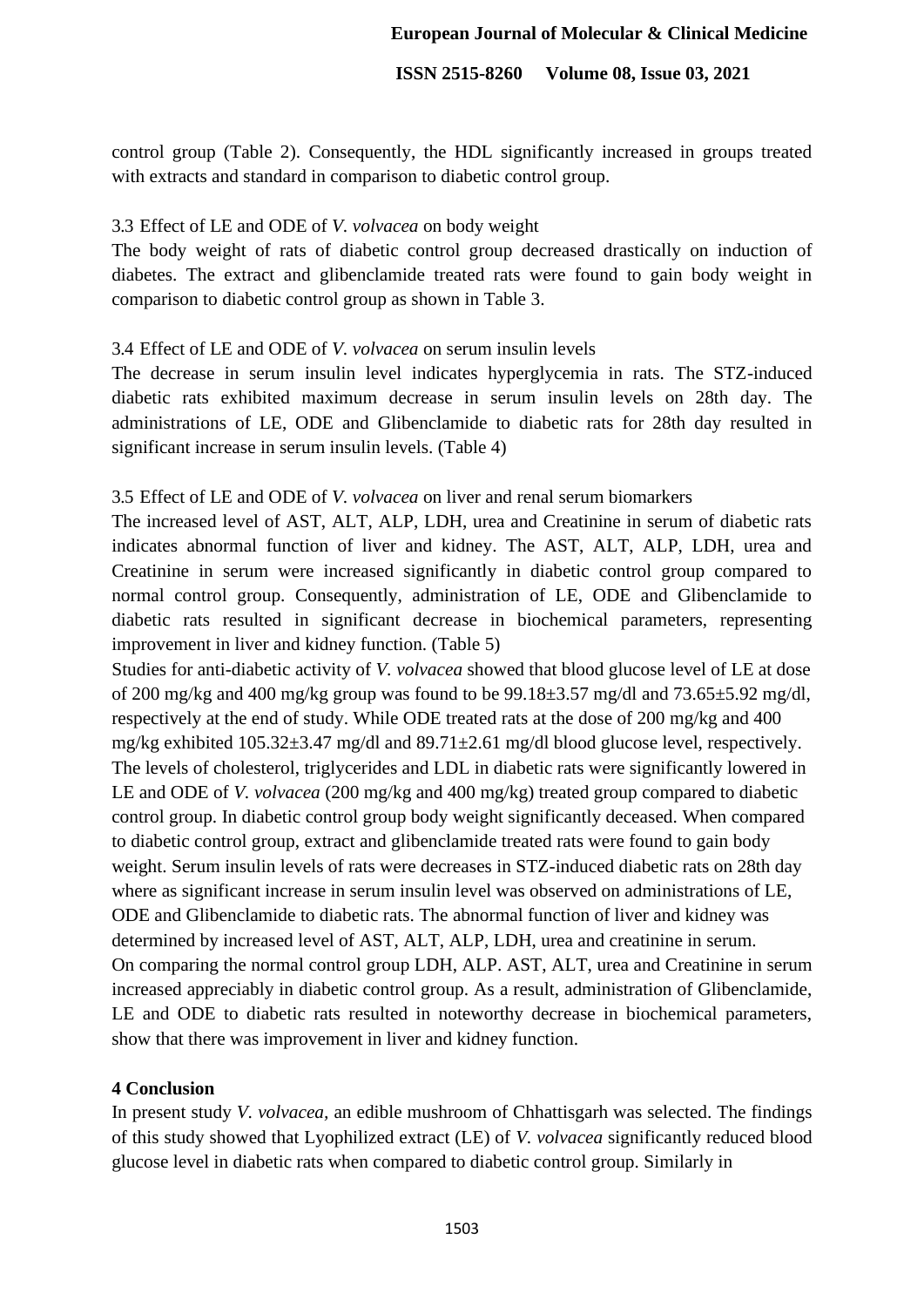determination of lipid profile LE extract of *V. volvacea* showed significant result compared to diabetic control group. In body weight observation, both LE and ODE treated rats showed gain in body weight compared to diabetic control group. Increased insulin level was also found on 28<sup>th</sup> day in LE, ODE and Glibenclamide treated rats. In diabetic rats levels of LDH, AST, ALT, urea and creatinine were increased appreciably whereas diabetic rats treated with LE, ODE and Glibenclamide a noteworthy decrease in these parameters were observed which signifies proper functioning of liver and kidney. Above result show that *V. volvacea* has significant antidiabetic activity. Further isolation and characterization of phytochemicals responsible for antidiabetic activity has to be done for commercialization of the product.

# **5 Acknowledgement**

The authors would like to pay their sincere attitude towards the management of Columbia Institute of Pharmacy, Raipur for providing the infrastructure and facilities for the completion of this work.

# **6 Conflict of interest statement**

There is no conflict of interest.

# **7 References**

- 1. Pham-Huy LA, He H, Pham-Huy C. Free Radicals, Antioxidants in Disease and Health. Int J Biomed Sci, 2008; 4(2): 89–96.
- 2. Kumar V, Khan AA, Tripathi A, Dixit PK, Bajaj UK. Role of oxidative stress in various disease: Relevance of dietary antioxidants. The journal of Phytopharmacology, 2015; 4(2): 126-132.
- 3. Lo HC, Wasser SP. Medicinal mushrooms for glycemic control in diabetes mellitus: history, current status, future prespective and unsolved problems (Review).Int. J. Med. Mushrooms, 2011; 13(5): 401-26.
- 4. Hawksworth DL. The magnitude of fungal diversity: the 1.5 million species estimated revisited. Mucological Research, 2001; 105(12) : 1422-1432.
- 5. Oei P 2005. Small scale mushroom cultivation- oyster, shitake and wood ear mushroom. Digigrafi, Wageningen, The Neterlands.
- 6. Isikhuemhen OS, Nerud F. Preliminary studies on the ligninolytic enzymes produced by the tropical fungus *Pleurotus tuber-regium*. Antonie van Leeuwenhoek, 1999; 75: 257-260.
- 7. Shwetha VK, Sudha GM. Ameliorative effect of *Volvariella volvacea* aqueous extract (Bulliard Ex Fries) Singer on gentamicin induced renal damage. International Journal of Pharma and Bio Sciences, 2012; 3(3):105-117.
- 8. Roy A, Prasad P. Determination of physicochemical, phytochemical and antioxidant activity of *Volvariella volvacea*. American Journal of Pharmtech Research, 2016; 6(2): 641-654.
- 9. Ames BN, Shigenaga MK, Hagen TM. Oxidants, antioxidants and the degenerative diseases of aging. Proc Nati Acad Sci, 1993; 90(17): 7915-7922.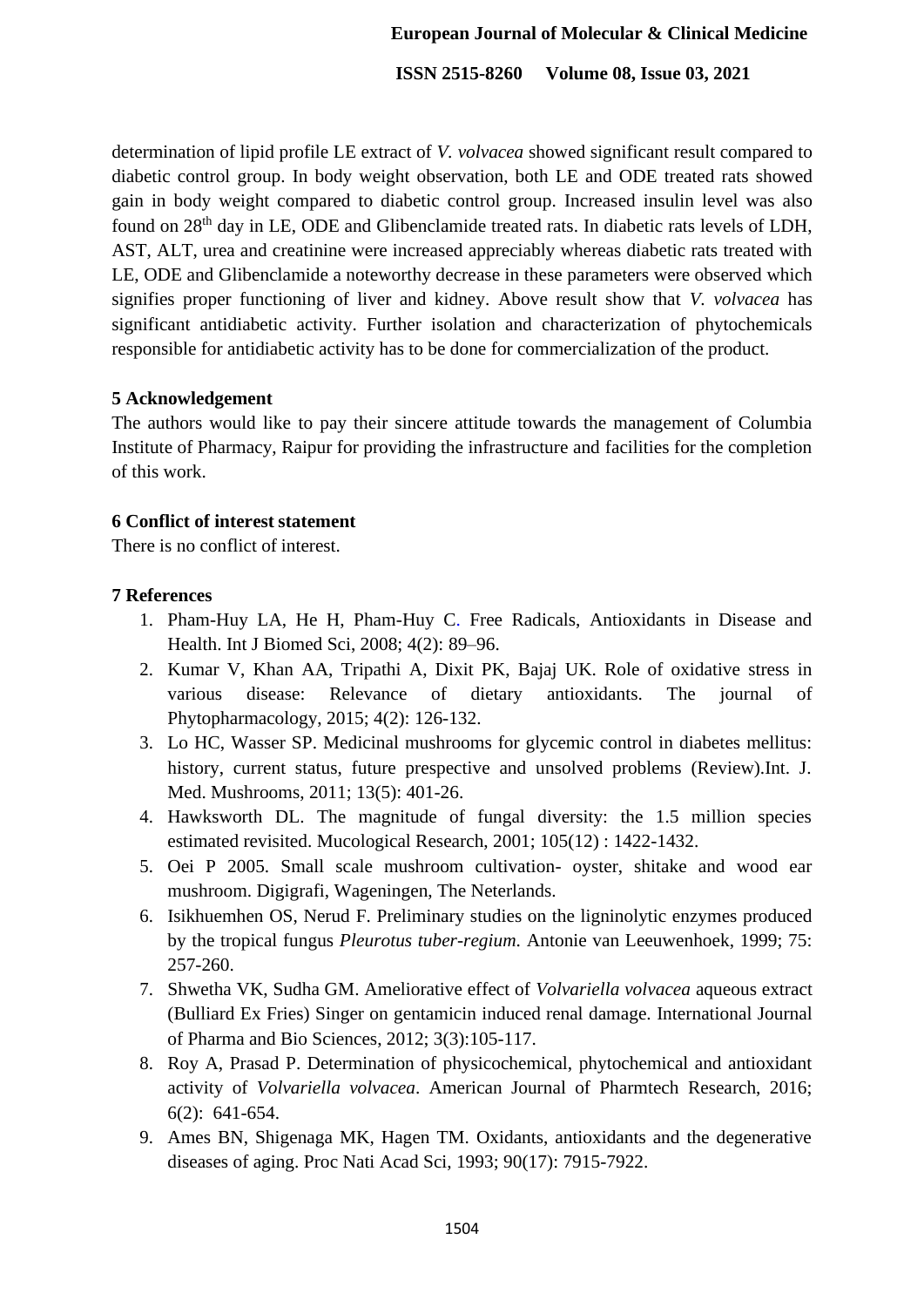#### **European Journal of Molecular & Clinical Medicine**

**ISSN 2515-8260 Volume 08, Issue 03, 2021**

- 10. Ramkumar L, Ramanathan T, Johnprabagaran J. Evaluation of nutrients, trace metals and antioxidant activity in *Volvariella volvacea* (Bull. Ex. Fr.) Sing. Emir J Food Agric, 2012; 24(2): 113-119.
- 11. Harbone JB. 2005. Phytochemical Methods a guide to modern techniques of plant analysis. Springer, New Delhi.
- 12. Singh J, Sahu RK, Prasad DN, Jangde R, Gupta R. Evaluation of antidiabetic potential of *Ougeinia oojeinensis* leaves in streptozotocin-induced-diabetic rats. Pharmacologyonline, 2011; 2: 1046-1052.
- 13. Maurya AK, Tripathi S, Kahrana M, Ahmed Z, Sahu RK. Evaluation of antidiabetic effects of *Ficus racemosa* extracts in diabetic induced rats. Pharmacologyonline, 2011; 3: 907-914*.*
- 14. Kumar S, Kumar V, Prakash O. Antidiabetic, hypolipidemic and histopathological analysis of *Dillenia indica* (L.) leaves extract on alloxan induced diabetic rats. Asian Pacific Journal of Tropical Medicine, 2011; 4(5): 347–352.
- 15. Schmatza R, Perreiraa LB, Stefanelloa N, Mazzantia C, Spanevelloa R, Gutierresa CJ. Effects of resveratrol on biomarkers of oxidative stress and on the activity of delta aminolevulinic acid dehydratase in liver and kidney of streptozotocin-induced diabetic rats. Biochimie, 2012; 94(2):374–383.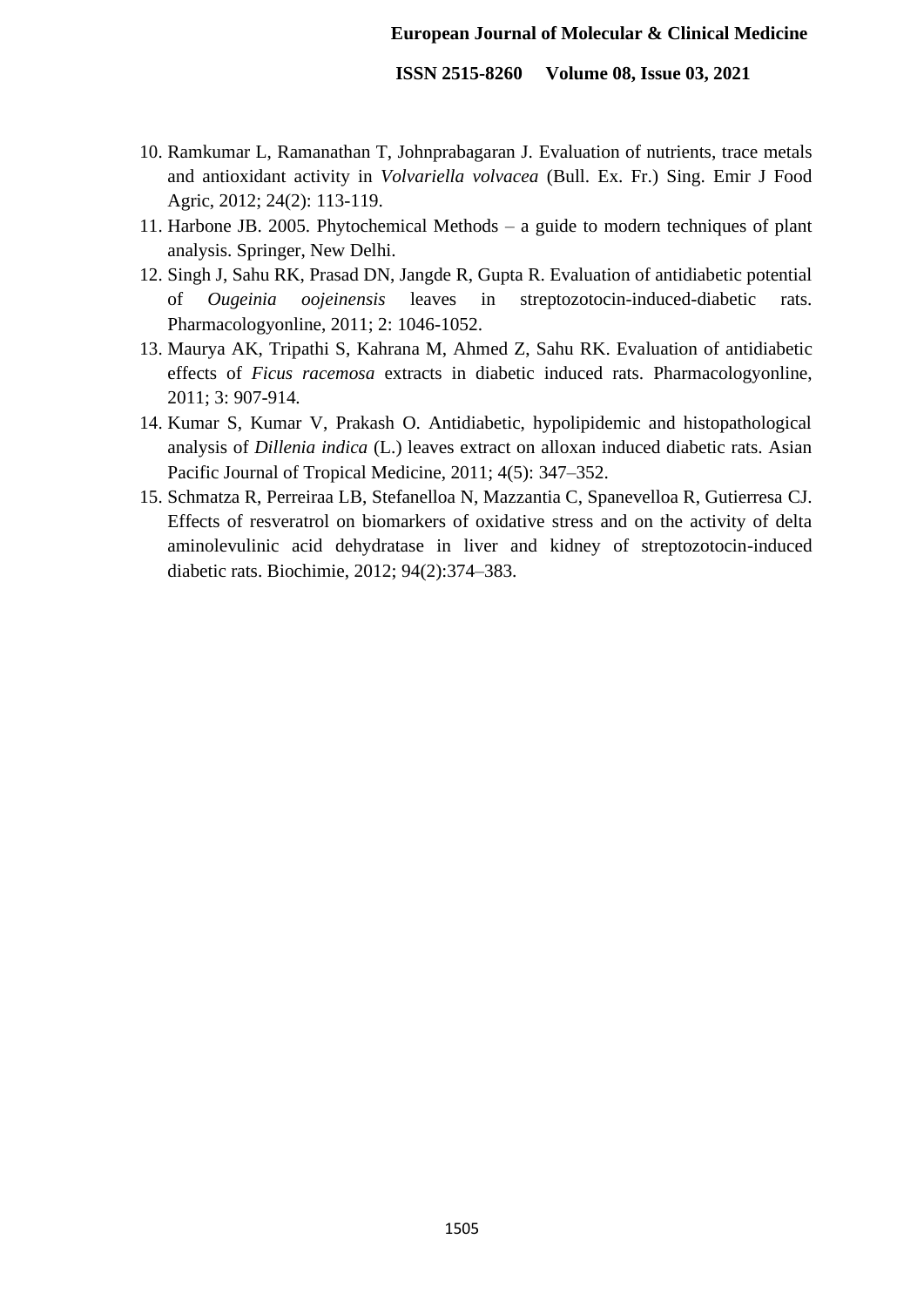#### **European Journal of Molecular & Clinical Medicine**

**ISSN 2515-8260 Volume 08, Issue 03, 2021**



Fig. No. 1 Extraction Scheme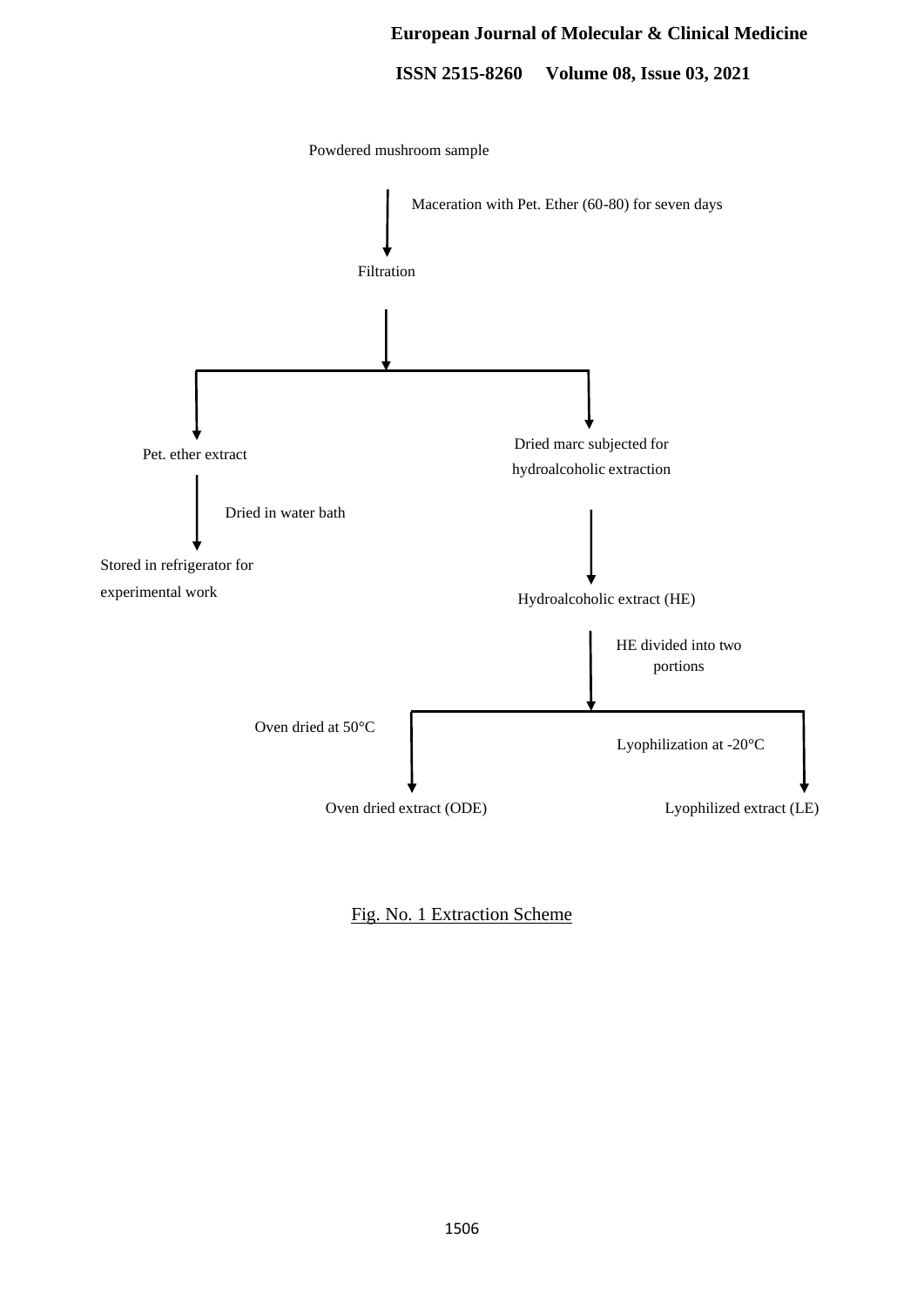|                                                           | Fasting plasma glucose concentration (mg/dl) |                     |                    |                     |  |
|-----------------------------------------------------------|----------------------------------------------|---------------------|--------------------|---------------------|--|
| Group                                                     | Day 0                                        | Day 7th<br>Day 14th |                    | Day 28th            |  |
| Normal Control                                            | $79.35 \pm 3.62$                             | $75.24 \pm 4.59$    | $77.14 \pm 5.67$   | $79.21 \pm 3.48$    |  |
| Diabetic<br>control<br>(Streptozotocin)                   | $135.28 \pm 4.15a$                           | $213.82 \pm 5.20a$  | $253.42 \pm 4.28a$ | $296.58 \pm 5.26$ a |  |
| Diabetic $+$ Standard<br>Glibenclamide (0.50<br>$mg/kg$ ) | $140.63 \pm 4.57$                            | $112.58 \pm 3.82*$  | $91.42 \pm 4.81*$  | 74.46±3.58*         |  |
| $+$ LE (200)<br>Diabetic<br>mg/kg)                        | $137.52 \pm 2.85$                            | $137.14 \pm 5.81*$  | 119.62±4.38*       | 99.18±3.57*         |  |
| Diabetic<br>$+$ LE (400)<br>mg/kg)                        | $134.81 \pm 6.14$                            | $116.43 \pm 6.73*$  | $95.35 \pm 2.93*$  | $73.65 \pm 5.92*$   |  |
| Diabetic + ODE $(200$<br>mg/kg)                           | $136.54 \pm 3.69$                            | $149.32 \pm 2.54*$  | $120.14 \pm 5.34*$ | $105.32 \pm 3.47*$  |  |
| <b>ODE</b><br>Diabetic<br>$+$<br>$(400 \text{ mg/kg})$    | $140.17 \pm 4.19$                            | $132.59 \pm 3.86^*$ | 115.26±4.48*       | $89.71 \pm 2.61*$   |  |

Table 1: Effect of LE and ODE of *V. volvacea* on fasting plasma glucose level in rats

Values are expressed as mean  $\pm$  SEM (Number of animals, n=6); significantly different at aP<0.05 when compared with normal control group,  $*P<0.05$  when compared with diabetic control group

Table 2: Determination of biochemical parameters after treatment with LE and ODE of *V. volvacea*

|                           | Lipid Profile (mg/dl) |                     |                   |                     |  |
|---------------------------|-----------------------|---------------------|-------------------|---------------------|--|
| Group                     | Triglyceride          | Total               | <b>HDL</b>        | <b>LDL</b>          |  |
|                           |                       | Cholesterol         |                   |                     |  |
| Normal control            | $83.46 \pm 3.54$      | 98.42±4.18          | $63.83 \pm 5.41$  | $48.73 \pm 5.12$    |  |
| Diabetic control          | $193.61 \pm 5.17a$    | $181.75 \pm 4.76$ a | $25.47 \pm 3.47a$ | 173.92 $\pm$ 3.45 a |  |
| (Streptozotocin)          |                       |                     |                   |                     |  |
| <b>Diabetic</b><br>$^{+}$ |                       |                     |                   |                     |  |
| Standard                  | $85.14 \pm 4.72*$     | 89.54±3.52*         | $69.35\pm 6.52*$  | 59.41±4.63*         |  |
| Glibenclamide             |                       |                     |                   |                     |  |
| $(0.50 \text{ mg/kg})$    |                       |                     |                   |                     |  |
| Diabetic<br>$+LE$         | $95.63 \pm 6.25*$     | $105.21 \pm 3.51*$  | 56.91±2.54*       | 89.14±6.42*         |  |
| $(200 \text{ mg/kg})$     |                       |                     |                   |                     |  |
| Diabetic<br>$+LE$         | $84.31 \pm 2.58*$     | $91.36\pm4.62*$     | $68.41\pm6.83*$   | 71.92±4.18*         |  |
| $(400 \text{ mg/kg})$     |                       |                     |                   |                     |  |
| Diabetic + ODE            | $115.34 \pm 3.14*$    | 135.82±6.38*        | $35.14 \pm 3.17$  | $115.47 \pm 5.92*$  |  |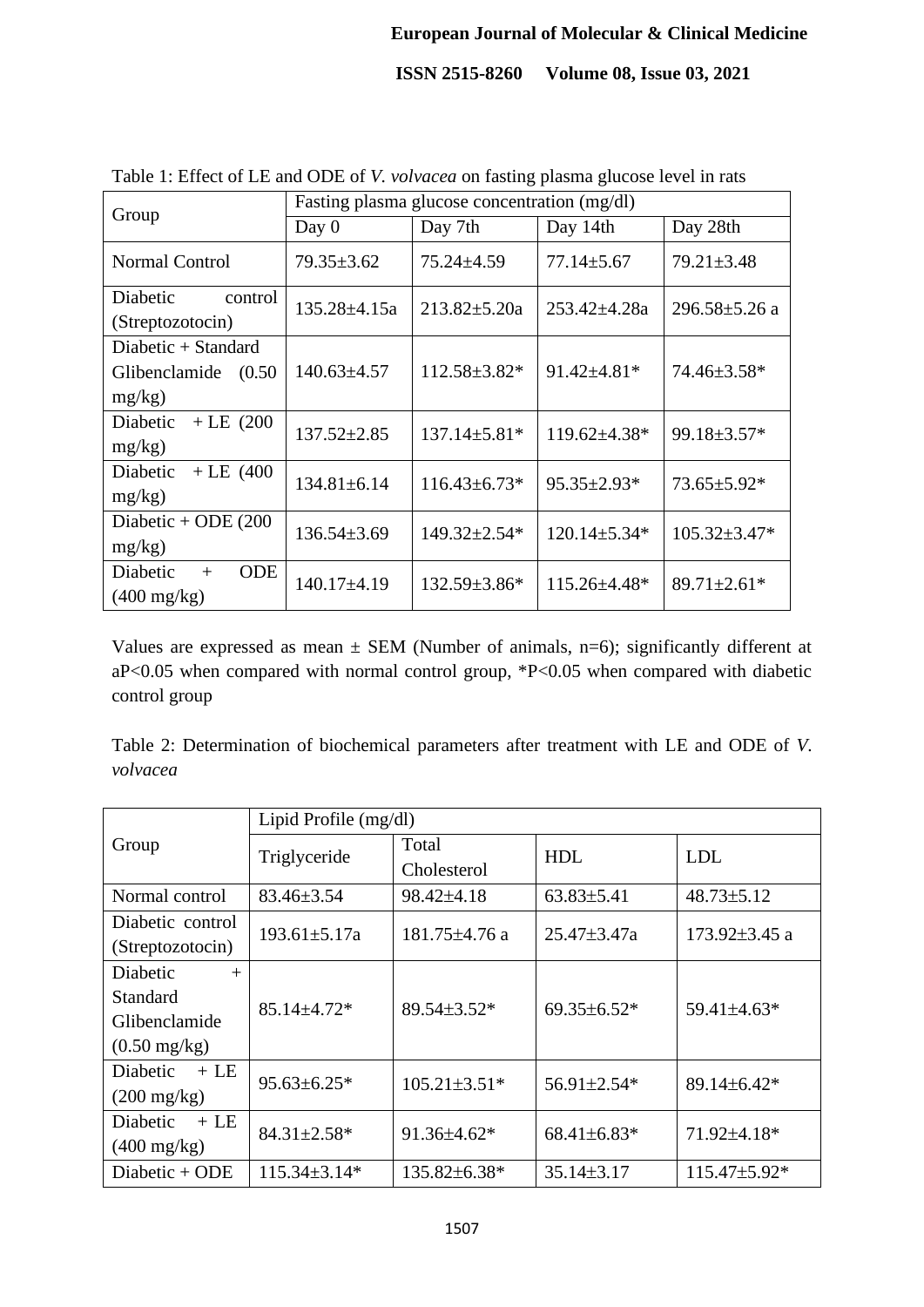| $(200 \text{ mg/kg})$ |      |                  |                  |             |                    |
|-----------------------|------|------------------|------------------|-------------|--------------------|
| Diabetic              |      |                  |                  |             |                    |
| <b>ODE</b>            | (400 | $92.16 \pm 6.25$ | $112.67\pm4.92*$ | 58.37±4.32* | $86.29 \pm 4.18^*$ |
| mg/kg)                |      |                  |                  |             |                    |

Values are expressed as mean  $\pm$  SEM (Number of animals, n=6); significantly different at aP<0.05 when compared with normal control group, \*P<0.05 when compared with diabetic control group

Table 3: Effect of LE and ODE of *V. volvacea* on changes in body weight in rats

| Group                                  | Change in Body weight (gm) |                   |                        |  |  |
|----------------------------------------|----------------------------|-------------------|------------------------|--|--|
|                                        | <b>Before Induction</b>    | After Induction   | <b>After Treatment</b> |  |  |
| Normal control                         | $192.15 \pm 2.54$          | $194.26 \pm 3.47$ | $189.37 \pm 2.63$      |  |  |
| Diabetic<br>control                    | $189.32 \pm 3.14$          | $173.82 \pm 2.65$ | $145.67 \pm 1.72$      |  |  |
| (Streptozotocin)                       |                            |                   |                        |  |  |
| <b>Diabetic</b><br>Standard<br>$+$     |                            |                   |                        |  |  |
| Glibenclamide<br>(0.50)                | $181.68 \pm 2.69$          | $162.54 \pm 3.25$ | $175.92 \pm 2.43$      |  |  |
| $mg/kg$ )                              |                            |                   |                        |  |  |
| (200)<br>Diabetic<br>LE<br>$+$         | $193.25 \pm 2.52$          | $156.24 \pm 5.64$ | $180.41 \pm 4.72$      |  |  |
| mg/kg)                                 |                            |                   |                        |  |  |
| Diabetic<br>(400)<br>LE<br>$+$         | $203.65 \pm 4.62$          | $173.62 \pm 2.51$ | $196.17 \pm 2.68$      |  |  |
| mg/kg)                                 |                            |                   |                        |  |  |
| Diabetic<br>$+$ ODE (200               | $192.47 \pm 2.39$          | $162.92 \pm 3.19$ | $185.24 \pm 4.27$      |  |  |
| $mg/kg$ )                              |                            |                   |                        |  |  |
| Diabetic<br>(400)<br><b>ODE</b><br>$+$ | $199.35 \pm 1.89$          | $152.69 \pm 2.47$ | $188.53 \pm 5.92$      |  |  |
| mg/kg)                                 |                            |                   |                        |  |  |

Values are expressed as mean ± SEM

Table 4: Effect of LE and ODE of *V. volvacea* in insulin level of STZ induced diabetes in rats

| <b>Treatment Group</b>               | Insulin Level (Mean $\pm$ SEM) In mg/dl |                  |  |  |
|--------------------------------------|-----------------------------------------|------------------|--|--|
|                                      | <b>Initial Reading</b>                  | Final Reading    |  |  |
| Normal control                       | $0.75 \pm 0.14$                         | $0.79 \pm 0.73$  |  |  |
| Diabetic control (Streptozotocin)    | $0.83 \pm 0.25$                         | $0.25 \pm 0.54*$ |  |  |
| Diabetic<br><b>Standard</b><br>$+$   | $0.81 \pm 0.32$                         | $0.78 \pm 0.18*$ |  |  |
| Glibenclamide $(0.50 \text{ mg/kg})$ |                                         |                  |  |  |
| Diabetic + LE $(200 \text{ mg/kg})$  | $0.82 \pm 0.25$                         | $0.66 \pm 0.58*$ |  |  |
| Diabetic + LE $(400 \text{ mg/kg})$  | $0.77 \pm 0.38$                         | $0.77 \pm 0.83*$ |  |  |
| Diabetic + ODE $(200 \text{ mg/kg})$ | $0.81 \pm 0.82$                         | $0.70 \pm 0.42*$ |  |  |
| Diabetic + ODE $(400 \text{ mg/kg})$ | $0.83 \pm 0.41$                         | $0.76 \pm 0.53*$ |  |  |